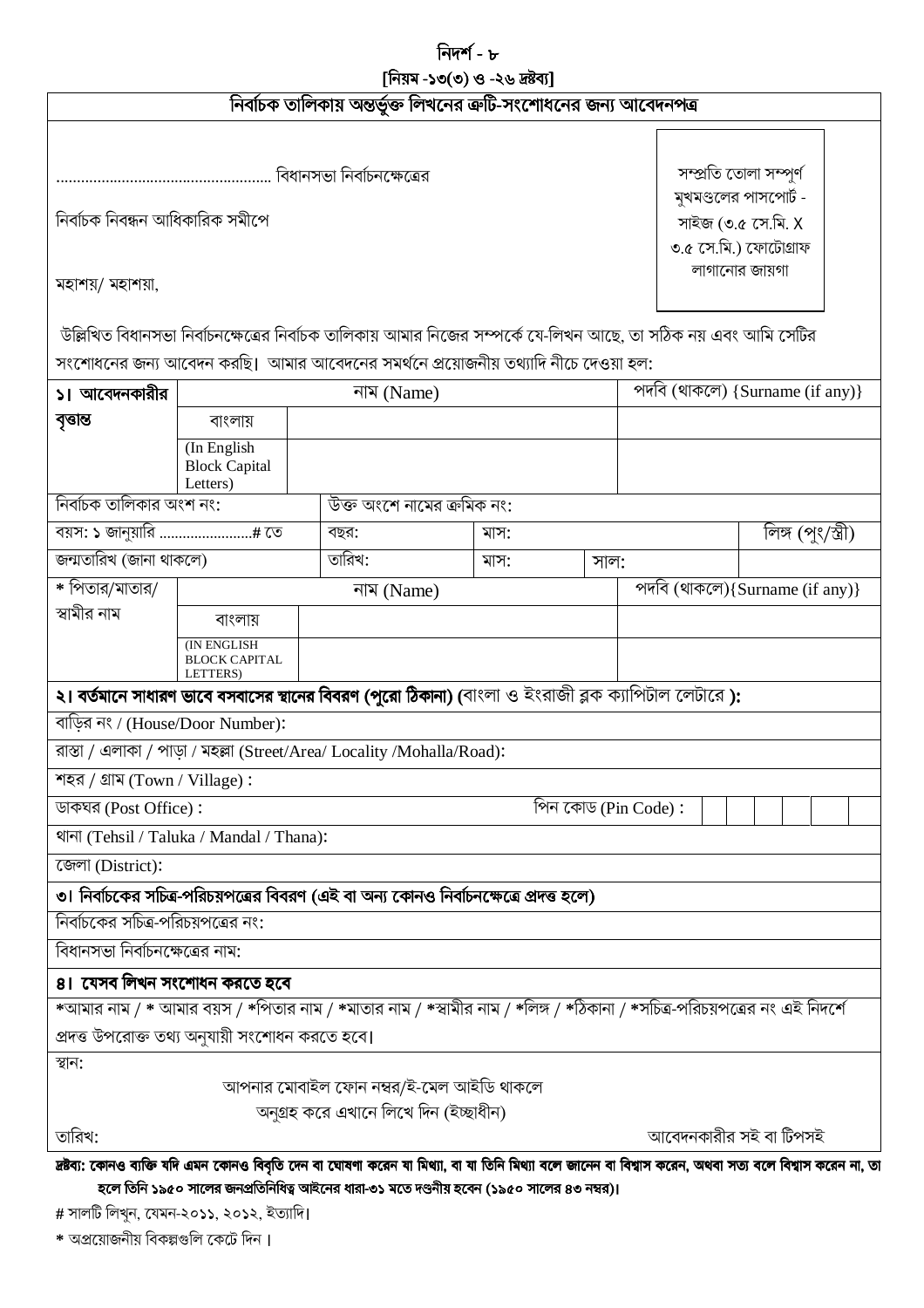# গৃহীত ব্যবস্থা সম্পর্কে বিবরণ (সংশ্লিষ্ট নির্বাচক নিবন্ধন আধিকারিককে পূরণ করতে হবে)

আবেদনপত্রটি গ্রহণ\*/খারিজ\* করা হল।

 $[5b* / 80*/ 80]$  নম্বর নিয়ম মোতাবেক] \*গ্রহণ অথবা  $[54*/ 80*/ 80]$  নম্বর নিয়ম মোতাবেক] \*খারিজের যেসব কারণ দর্শানো হয়েছে সেসবের বিশদ বিবরণ:

স্থান:

তারিখ:

নির্বাচক নিবন্ধন আধিকারিকের স্বাক্ষর

(নির্বাচক নিবন্ধন আধিকারিকের শিলমোহর)

\* অপ্রয়োজনীয় বিকল্পগুলি কেটে দিন।

 $^{\rm \epsilon}$  নির্বাচক তালিকার চূড়ান্ত প্রকাশের পরে ধারাবাহিক সংশোধনের ক্ষেত্রে

ফিল্ডলেভেল অফিসার (যেমন - বিএলও, ডেজিগনেটেড অফিসার, সুপারভাইজরি অফিসার)-এর মন্তব্য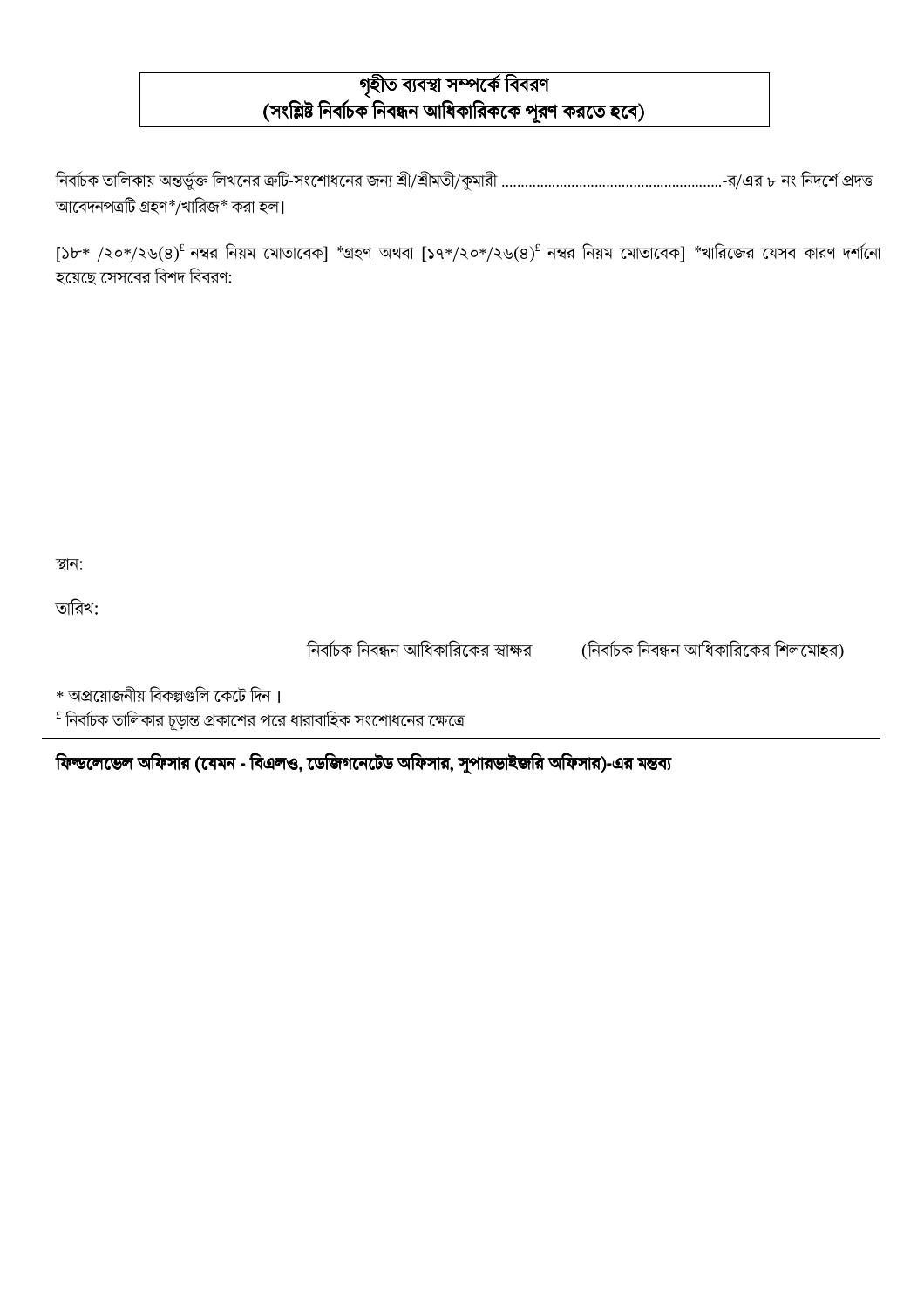# [এই পৃষ্ঠাটি যথেষ্ট পুরু হতে হবে যাতে ডাকপথে পৃষ্ঠাটি ছিঁড়ে না যায়/ক্ষতিগ্রস্ত না হয়]

| গৃহীত ব্যবস্থা সম্পৰ্কে অবগতিপত্ৰ                                                                                                  |                    |                                                 |
|------------------------------------------------------------------------------------------------------------------------------------|--------------------|-------------------------------------------------|
| এই পৃষ্ঠায় দ্বিতীয় অংশটি সংশ্লিষ্ট নির্বাচক নিবন্ধন আধিকারিককে পূরণ করতে হবে এবং প্রথম  অংশে উল্লিখিত আবেদনকারীর দেওয়া ঠিকানায় |                    |                                                 |
| পাঠাতে হবে।                                                                                                                        |                    |                                                 |
|                                                                                                                                    |                    |                                                 |
|                                                                                                                                    |                    |                                                 |
|                                                                                                                                    |                    | প্ৰথম অংশ                                       |
|                                                                                                                                    |                    | পাঠানোর সময়                                    |
|                                                                                                                                    |                    | নিৰ্বাচক নিবন্ধন<br>আধিকারিককে                  |
|                                                                                                                                    |                    | ডাকমাশুল স্ট্যাম্প<br>লাগাতে হবে।               |
|                                                                                                                                    |                    |                                                 |
|                                                                                                                                    |                    |                                                 |
| নিদর্শ-৮-এ প্রদত্ত                                                                                                                 |                    |                                                 |
| $*$ * শ্রী / শ্রীমতী / কুমারী _                                                                                                    | -র /এর আবেদনপত্রটি |                                                 |
| **(পুরো ঠিকানা):                                                                                                                   |                    |                                                 |
| বাড়ির নং:                                                                                                                         |                    |                                                 |
| রাস্তা / এলাকা / পাড়া:                                                                                                            |                    |                                                 |
| শহর / গ্রাম:                                                                                                                       |                    |                                                 |
| ডাকঘর:                                                                                                                             | পিন কোড:           |                                                 |
| থানা:                                                                                                                              |                    |                                                 |
| জেলা:                                                                                                                              |                    |                                                 |
|                                                                                                                                    |                    |                                                 |
| **আবেদনকারীকে পূরণ করতে হবে।                                                                                                       |                    |                                                 |
|                                                                                                                                    |                    | দ্বিতীয় অংশ                                    |
|                                                                                                                                    |                    |                                                 |
| ক) গ্রহণ করা হল এবং ________ নং বিধানসভা কেন্দ্রের _______ নং অংশের ________ ক্রমিক নং-এর লিখনটি যথাযথ ভাবে সংশোধন                 |                    |                                                 |
| করা হল।                                                                                                                            |                    |                                                 |
|                                                                                                                                    |                    |                                                 |
|                                                                                                                                    |                    |                                                 |
| তারিখ: <b>______________</b>                                                                                                       |                    |                                                 |
|                                                                                                                                    |                    | নিৰ্বাচক নিবন্ধন আধিকারিক<br>ঠিকানা ___________ |
|                                                                                                                                    |                    |                                                 |
|                                                                                                                                    |                    |                                                 |
|                                                                                                                                    |                    |                                                 |
| আবেদনপত্রের প্রাপ্তিস্বীকার                                                                                                        |                    |                                                 |
|                                                                                                                                    |                    |                                                 |
|                                                                                                                                    |                    |                                                 |
|                                                                                                                                    |                    |                                                 |
| তারিখ: <b>______________</b>                                                                                                       |                    | নির্বাচক নিবন্ধন আধিকারিকের                     |
|                                                                                                                                    |                    | পক্ষে আবেদনপত্র গ্রহণকারী                       |
|                                                                                                                                    |                    | আধিকারিকের স্বাক্ষর                             |
|                                                                                                                                    |                    | ঠিকানা <b>_________________</b> ____            |
| ** আবেদনকারীকে পূরণ করতে হবে                                                                                                       |                    |                                                 |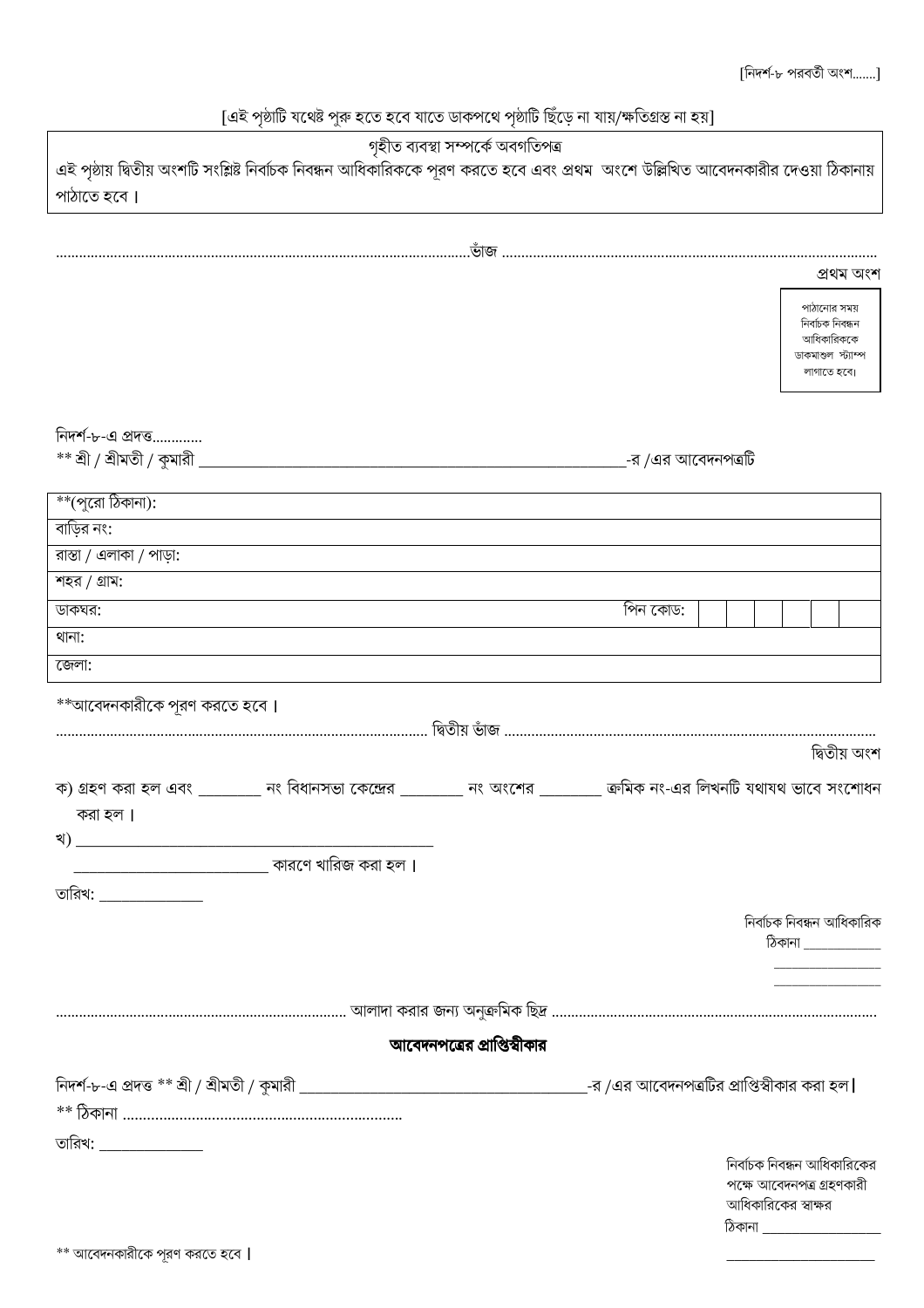# আবেদন জানানোর জন্য নিদর্শ-৮ (ফর্ম-৮) কী ভাবে পূরণ করতে হবে সেই সংক্রান্ত নির্দেশিকা

সাধারণ নির্দেশাবলি

## কে নিদর্শ-৮ (ফর্ম-৮)-এ আবেদন জানাতে পারেন ?

১। ভোটার তালিকায় নাম আছে এমন কোনও ব্যক্তিই কেবল ভোটার তালিকায় ছাপা তাঁর নিজের সম্পর্কে লিখনের ক্রটি-সংশোধনের জন্য আবেদন জানাতে পারেন। কোনও ব্যক্তি অপর কোনও ব্যক্তির সম্পর্কে লিখনের ত্রুটি-সংশোধনের জন্য ফর্ম-৮-এ আবেদন জানাতে পারবেন না।

# কখন নিদৰ্শ-৮ (ফৰ্ম-৮)-এ আবেদন জানানো যাবে ?

- ১। কোনও ব্যক্তি সম্পর্কে ভোটার তালিকায় অন্তর্ভুক্ত লিখনের ক্রটি-সংশোধনের জন্য ফর্ম-৮ জমা করা যায়। বিধানসভা নির্বাচনক্ষেত্রের খসড়া ভোটার তালিকা প্রকাশের পর আবেদন জানানোর জন্য নির্দিষ্টকৃত দিনগুলিতে আবেদন জানানো যাবে। সংশোধনের কর্মসূচি ঘোষিত হলে আবেদনপত্র জমা নেওয়ার দিন-তারিখ জানিয়ে প্রচার চালানো হয়।
- ২। আবেদনপত্রের কেবল এক কপিই জমা করতে হবে।
- ৩। সংশোধনের কর্মসূচি চাল না-থাকলেও সারা বছর ধরেই প্রকাশিত চূডান্ত ভোটার তালিকায় নিজের সম্পর্কে লিখনের ক্রটি-সংশোধনের জন্য আবেদনপত্র জমা করা যায়। তবে সেক্ষেত্রে আবেদনপত্রের দু'কপি জমা দিতে হবে।

# কোথায় নিদর্শ-৮ (ফর্ম-৮)-এ আবেদন জানানো যাবে ?

- ১। খসড়া ভোটার তালিকা প্রকাশের পরে সংশোধন চলা কালীন যে-বিনির্দিষ্ট স্থান (ডেজিগনেটেড লোকেশন)-এ খসড়া ভোটার তালিকা প্রকাশিত হয়েছে, সেই স্থানে (বেশির ভাগ ক্ষেত্রেই যা হল একটি ভোটগ্রহণকেন্দ্র) আবেদনপত্র জমা করা যাবে। এ ছাডাও, সংশ্লিষ্ট নির্বাচনক্ষেত্রের নির্বাচক নিবন্ধন আধিকারিক (ইআরও) এবং সহকারী নির্বাচক নিবন্ধন আধিকারিক (এইআরও)-এর কাছে তা জমা করা যাবে।
- ২। বছরের যে-সময়ে সংশোধনের কর্মসূচি থাকে না, তখন কেবল সংশ্লিষ্ট নির্বাচক নিবন্ধন আধিকারিকের কাছেই আবেদনপত্র জমা করা যাবে।

# কী ভাবে নিদর্শ-৮ (ফর্ম-৮) পূরণ করতে হবে ?

- ১। বিধানসভা নির্বাচনক্ষেত্রের নির্বাচক নিবন্ধন আধিকারিকের সমীপে আবেদন জানাতে হবে। ফাঁকা জায়গাটিতে নির্বাচনক্ষেত্রের নাম লিখতে হবে।
- ২। নাম

ডোটার তালিকায় যে-ভাবে নিজের নামটি ছাপা হওয়া দরকার অনুগ্রহ করে আবেদনপত্রের অংশ-১-এ সেই ভাবেই নিজের নামটি লিখুন। যদি আপনার নামের আদ্যক্ষর দিয়ে আপনার নামটি ভোটার তালিকায় সংক্ষিপ্তকারে ছাপা হয়ে থাকে এবং আপনি ভোটার তালিকায় নামটি পূর্ণাঙ্গরূপে তুলতে চাইলে, আপনি আপনার নামটি পূর্ণাঙ্গরূপে লিখতে পারেন। পদবি ছাড়া পুরো নামটি প্রথম ঘরে এবং পদবি দ্বিতীয় ঘরে লিখতে হবে। পদবি না-থাকলে কেবল নামই লিখন। নাম বা পদবির অঙ্গ হিসাবে বর্ণের উল্লেখের প্রচলন না-থাকলে বর্ণের উল্লেখ করবেন না। শ্রী, শ্রীমতী, কুমারী, খান, বেগম, পণ্ডিত, ইত্যাদি উপাধির উল্লেখের কোনও প্রয়োজন নেই। ডোটার তালিকার যে-অংশে এবং যে-ক্রমিক নম্বরে আপনার নাম নথিবদ্ধ আছে অনুগ্রহ করে সেই অংশ নং ও ক্রমিক নং পূরণ করুন। এটি বাধ্যতামূলক।

#### ৩। বয়স

যে-বছরের ১ জানুয়ারিকে ভিত্তি-তারিখ ধরে ভোটার তালিকা ছাপা হয়েছে, অনুরূপ ভাবে আপনাকে উক্ত তারিখে আপনার বয়স কত তা বছর ও মাসে ভেঙে উল্লেখ করতে হবে।

#### ৪। লিঙ্গ

সংশ্লিষ্ট ঘরে আপনার লিঙ্গ, যেমন - পুরুষ / নারী পুরো লিখুন। আবেদনকারী পুরুষ বা নারী হিসাবে চিহ্নিত হতে অসম্মত হলে, তিনি তাঁর লিঙ্গ হিসাবে 'অন্যান্য' বলে উল্লেখ করতে পারেন।

## ৫। জন্মতারিখ (তথ্যভিত্তিক প্রমাণ-সহ)

তারিখ-মাস-সালের ঘরে জন্মতারিখ সংখ্যায় লিখন।

# জন্মতারিখের প্রমাণস্বরূপ যে-সব নথির কোন একটি আবেদনপত্রের সঙ্গে সংযুক্ত করতে হবে সেগুলি হল:

- ক) উপযুক্ত পৌর বা অন্য কর্তৃপক্ষ কর্তৃক প্রদত্ত জন্মের শংসাপত্র, অথবা ব্যাপ্টিজম সার্টিফিকেট, বা
- খ) আবেদনকারী সর্বশেষ যে-বিদ্যালয়ে পড়াশুনা করেছেন সেই সরকারি বা সরকার-অনুমোদিত বিদ্যালয় প্রদত্ত জন্মের শংসাপত্র, বা
- গ) মাধ্যমিক বা সমতুল পরীক্ষার শংসাপত্র/অ্যাডমিট কার্ড যেখানে জন্মতারিখ লেখা আছে (মাধ্যমিক বা সমতুল পরীক্ষায় বসেছেন এমন আবেদনকারীদের ক্ষেত্রে), বা
- ঘ) অষ্টমশ্রেণি উত্তীর্ণ আবেদনকারীদের ক্ষেত্রে ওই পরীক্ষার মার্কশিট, যদি তাতে জন্মতারিখের উল্লেখ থাকে, বা